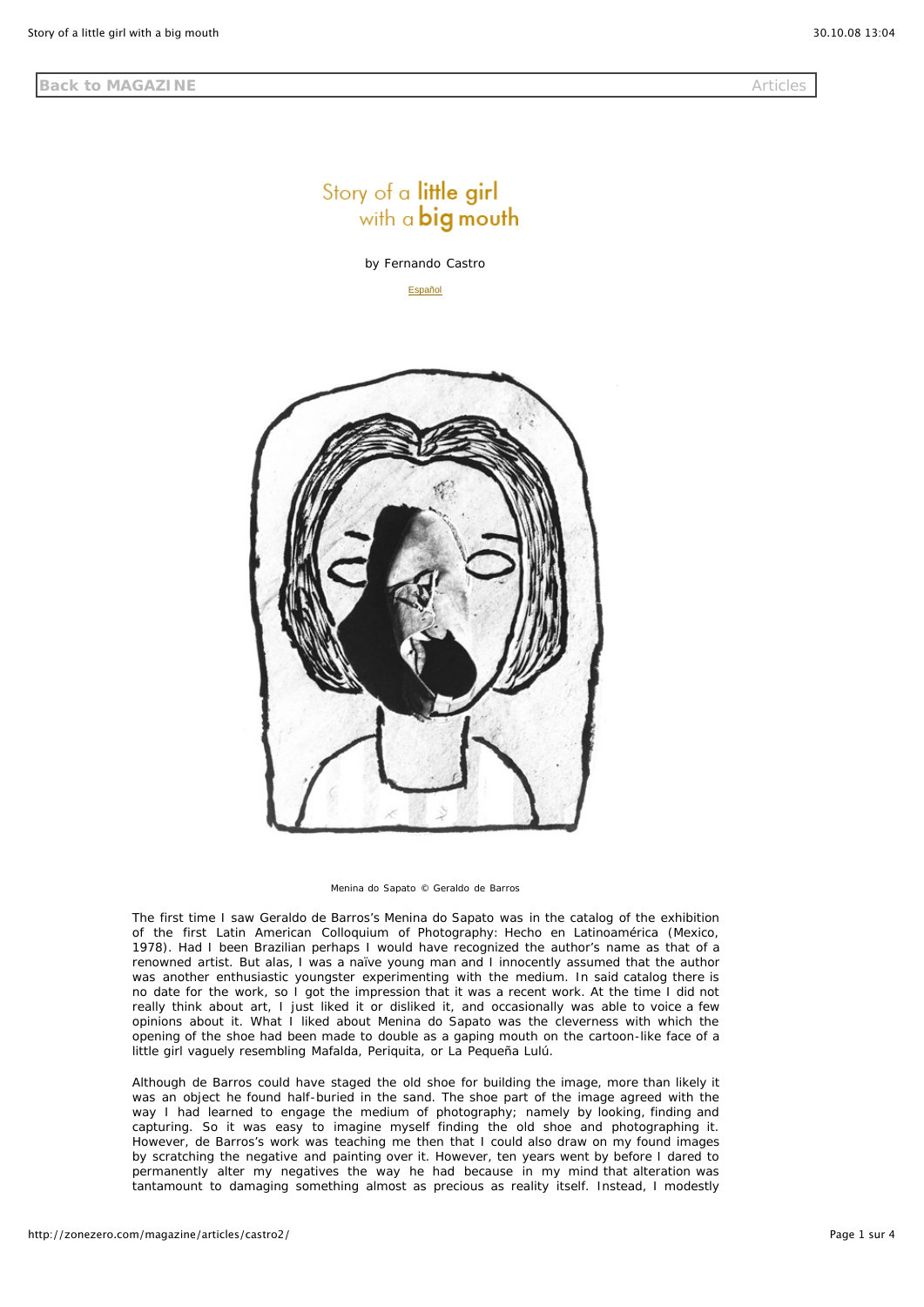began experimenting by cutting my prints to make photo-collages. I never exhibited these collages but a few friends who liked them ended up owning them.

I also saw a social commentary and political dimension in *Menina do Sapato* that–not knowing the artist– I understood could have been just my own interpretation. There is something very destitute about a single old discarded shoe acting as the girl's open mouth. It is as if the abandonment and poverty of the shoe nuanced the drawing of the girl so that she was no longer the middle-class Mafalda, Periquita, or Lulú. Her disheveled hair, roughly drawn on the negative with a sharp tool, made her look like one of those indigenous homeless girls that roam the streets of Lima, Mexico City or São Paulo, clinging to their mother's skirts and extending their small hands to the passersby pleading, "Señor, una ayuda por favor." That open mouth that in Edvard Munch's *Scream* (1893) expressed a sort of existential howl of despair, in Geraldo de Barros's *Menina* was something as basic and passive as hunger, or as critical and active as asking, "why?" The hollow of that shoe is so very dark, deep and loud.

In 1992 I started writing the essay *Crossover Dreams* for the book *Image and Memory: Photography from Latin American 1866-1994* (University of Texas Press: Austin, 1998). It was then that I perused the *Hecho en Latinoamérica* catalog once again and took a second look at *Menina do Sapato*. I wanted the image to accompany my text, but how would I find it? Fortunately, somebody had the great idea to include in the back of said catalog a list of the participants and their address. Still thinking that Geraldo de Barros was a young man I wrote to him speculating that perhaps by then he had become a lawyer, a taxi driver, or both, and might not even be doing photography anymore. To my surprise, a month later I got a letter from his daughter Fabiana de Barros in which she thanked me for the interest in her father's work and cordially agreed to send me the picture for use in my essay. It was only when I received the print that I found out that *Menina do Sapato* was made in 1949! Who was Geraldo de Barros? At the time, it was not possible to quickly google and find out who's who, so answering the question became a very slow process.

Although I did not know it then, the reason Geraldo had not answered my letter himself is that by that time, he had suffered a couple of traumatic strokes that impaired his speech and motor skills. My letter had arrived at a turning point in the dissemination of his work. Fabiana, who is also an artist in her own right, had taken it upon herself to have her father's oeuvre receive the recognition it deserved. She was instrumental in arranging *Geraldo de Barros, Peintre et Photographe*, a major retrospective at the Musée de l'Elysée in Lausanne, Switzerland in 1993. In 1994, she helped organize another exhibit at the Museum da Imagem e do Som de São Paulo: *Geraldo de Barros, Fotógrafo*. It was thanks to this last exhibit that I came upon the only book about him: *Fotoformas, Geraldo de Barros* (Raízes: São Paulo, 1994). Both shows were based on the seminal 1950 *Fotoformas* exhibit at the Museu de Arte de São Paulo her father himself had put together when he was only twenty-seven years old.



*Fotoforma* © Geraldo de Barros

The book that bore the same name as the exhibit, *Fotoformas, Geraldo de Barros,* contained some installation photographs of the 1950 exhibit and among the works that appeared in them was *Menina do Sapato*. He showed it almost as a sculptural object: the print cut along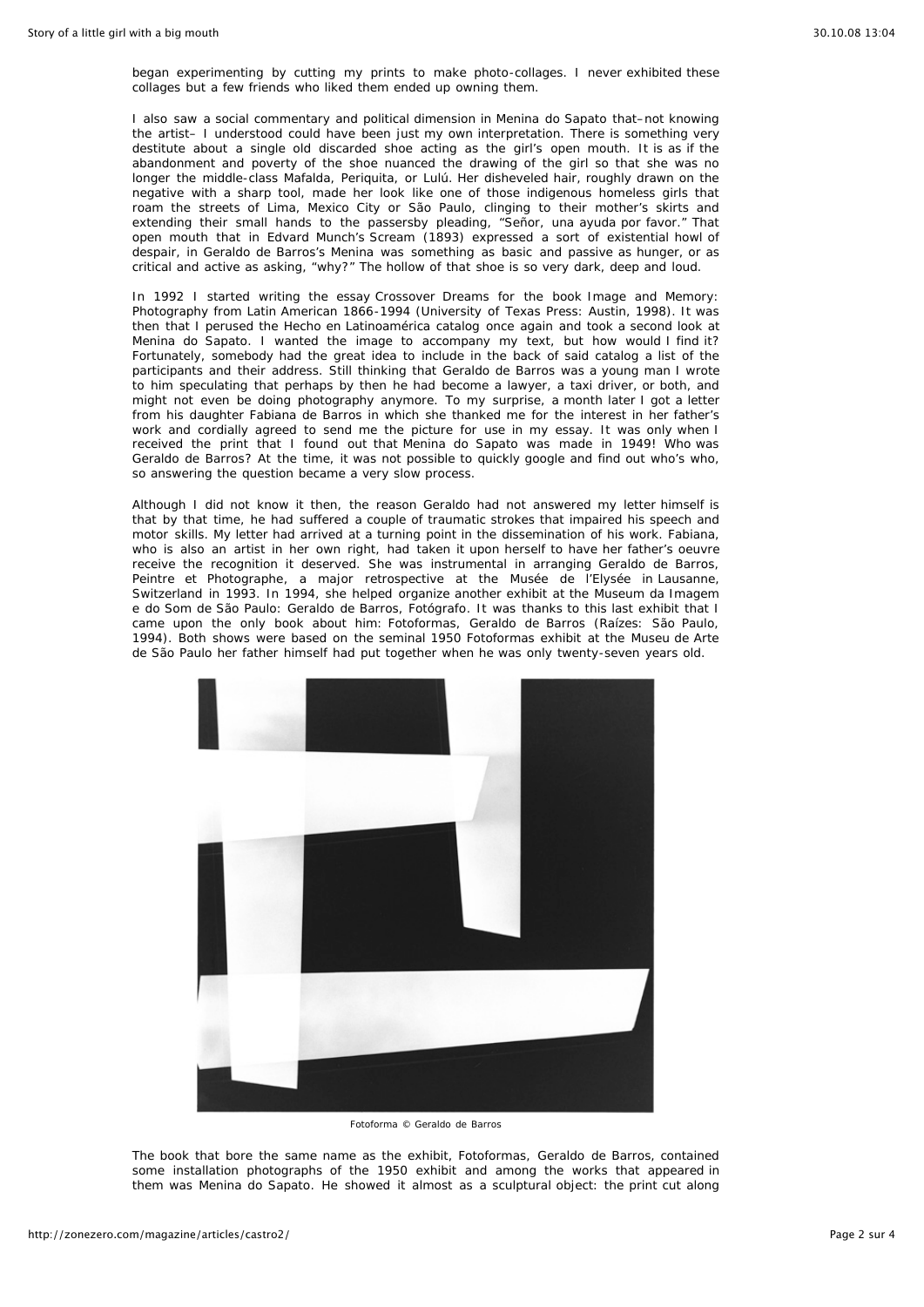the edge of the image and mounted on a solid support to stand by itself. The presentation vaguely resembled the *foto-esculturas* that I understand can still be made to order somewhere in Mexico City. In addition, the book revealed a plethora of other kinds of photographic techniques with which de Barros had experimented: multiple-exposures, cut-negatives, pinhole photography, etc. Some works were labeled "*superposição da imagens no fotograma"* –a phrase in which the term *fotograma* turned out to be a false cognate for "photogram." Geraldo himself never used this terminology to describe these works. Although in the French translation the aforementioned book used a better phrase --*"superposition a la prise de vue"-* my confusion had begun.

The confusion originated in the fact that a Portuguese dictionary defines "fotograma" as *"Cada uma das imagens registradas en filme fotográfico ou cinematográfico."* Needless to say, the English meaning of the word is much narrower: namely, "a photographic image produced without a camera, usually by placing an object on or near a piece of film or light-sensitive paper and exposing it to light." (From built-in dictionary in my Microsoft Office software). To add to the confusion was the fact that many *fotogramas* were very abstract and geometric and really looked like photograms. I believe I was not the only writer who took some of Geraldo's works to be photograms, but I did not pay too much attention to the issue because the ones that most captivated me were the ones described as *"desenho sobre negativo com ponta-seca e nanquim."* These last works resembled *Menina do Sapato* in that Geraldo made them by scratching and painting the negatives: *Homenagem a Picasso* (1949), *Homenagem a Stravinsky* (1949), *O anjo* (1948), and *Cemitério do Tatuapé* (1949).



*Homenagem a Picasso* © Geraldo de Barros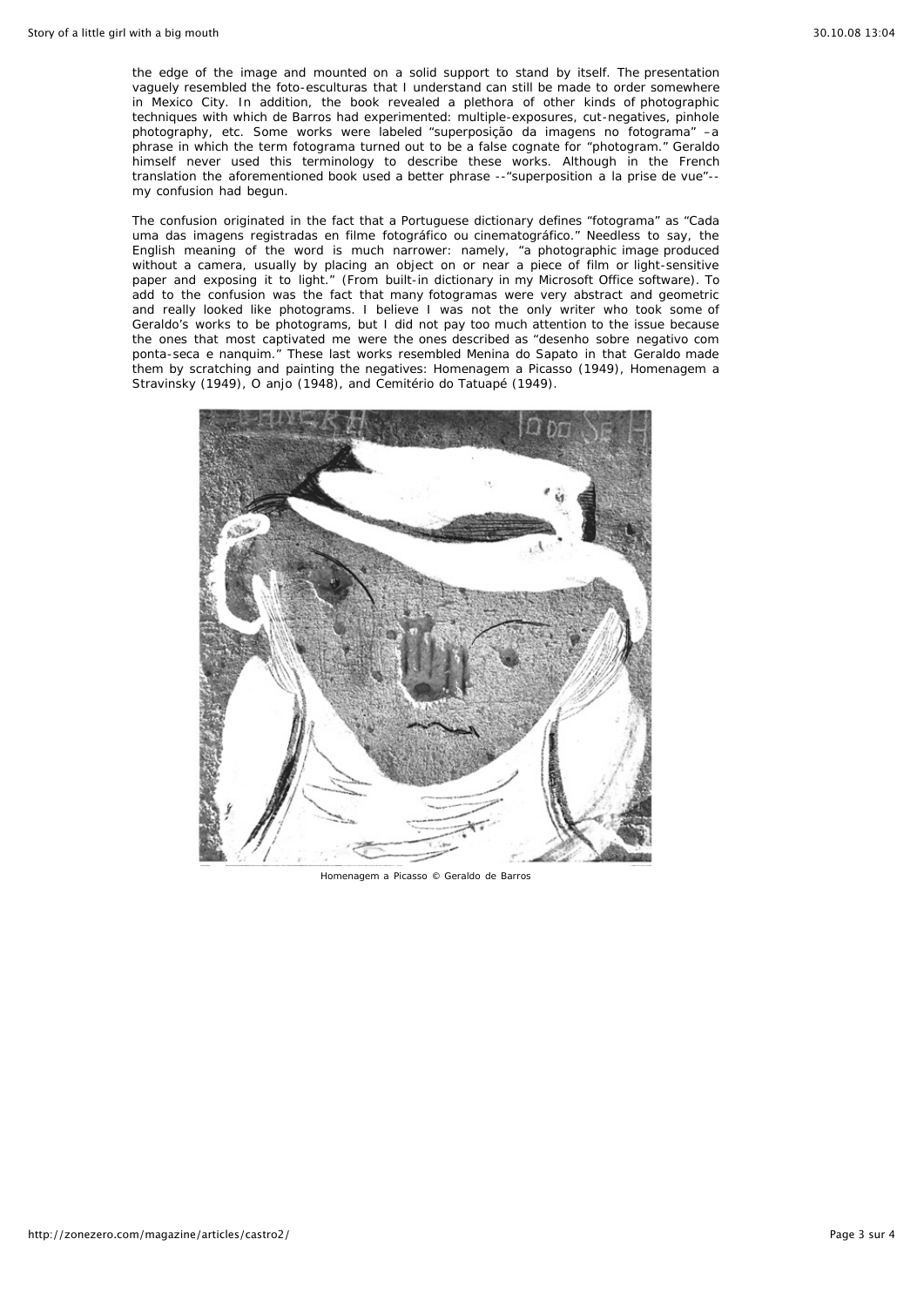

*Cemitério do Tatuapé* © Geraldo de Barros

*next...*

**Top**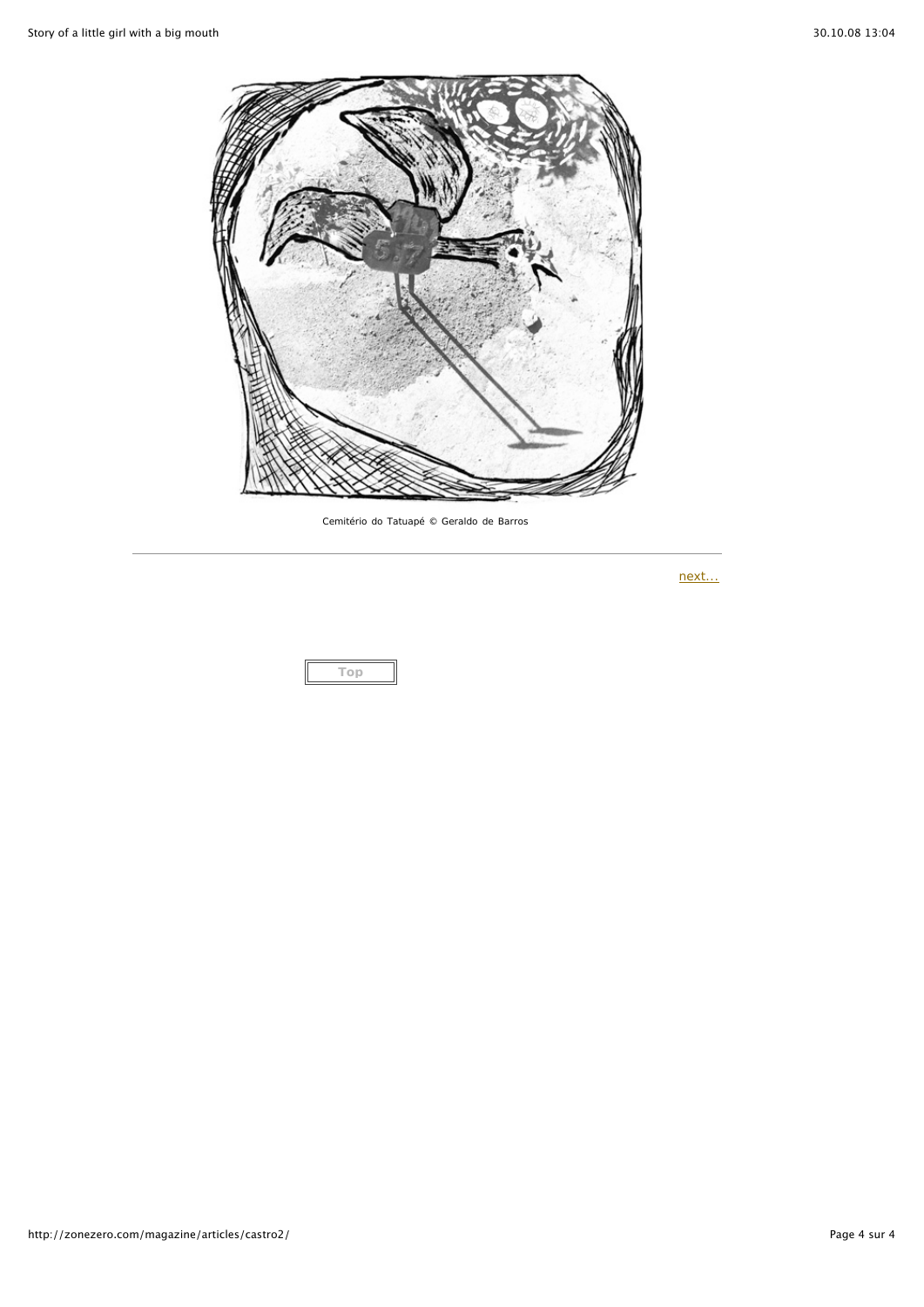**Art Gallery Singapore** Breakfast and taxes included for every hotel booking! Book now



**Phoenix Ancient Art S.A.**

For Western Antiquities

New York & Geneva: The Museums' Choice

*O anjo* © Geraldo de Barros

Five years went by from the time I finished writing *Crossover Dreams* to the time *Image and Memory* was finally published in the fall of 1998. In the interim I had begun curating photographic exhibitions for Sicardi-Sanders, a small Houston gallery that specialized in Latin American art. In 1997, when the gallery started making plans for FotoFest 1998, I suggested to Maria Ines Sicardi to show the work of Geraldo de Barros. Once again, I got in touch with Fabiana de Barros who was delighted at the attention her father's work was finally getting. In fact, she told me her father had started doing photography again in spite of his precarious health. It was only then that I found out Geraldo had suffered several strokes that had diminished his motor skills and speech. In spite of his physical impairments, with the help of an assistant he worked on a new series of photographic works titled *Sobras* --because they were made from the negatives that were leftover in his family and travel albums. However, the 1998 exhibit at Sicardi-Sanders titled Geraldo de Barros: *Traces on the Glass*, mostly included the work from his 1950 *Fotoformas* exhibit at the Museu de Arte de Sao Paulo.

One of the many illustrious guests that Fotofest brought to Sicardi-Sanders Gallery that year was A.D. Coleman, a critic who is not easily enthused. After seeing the de Barros exhibit he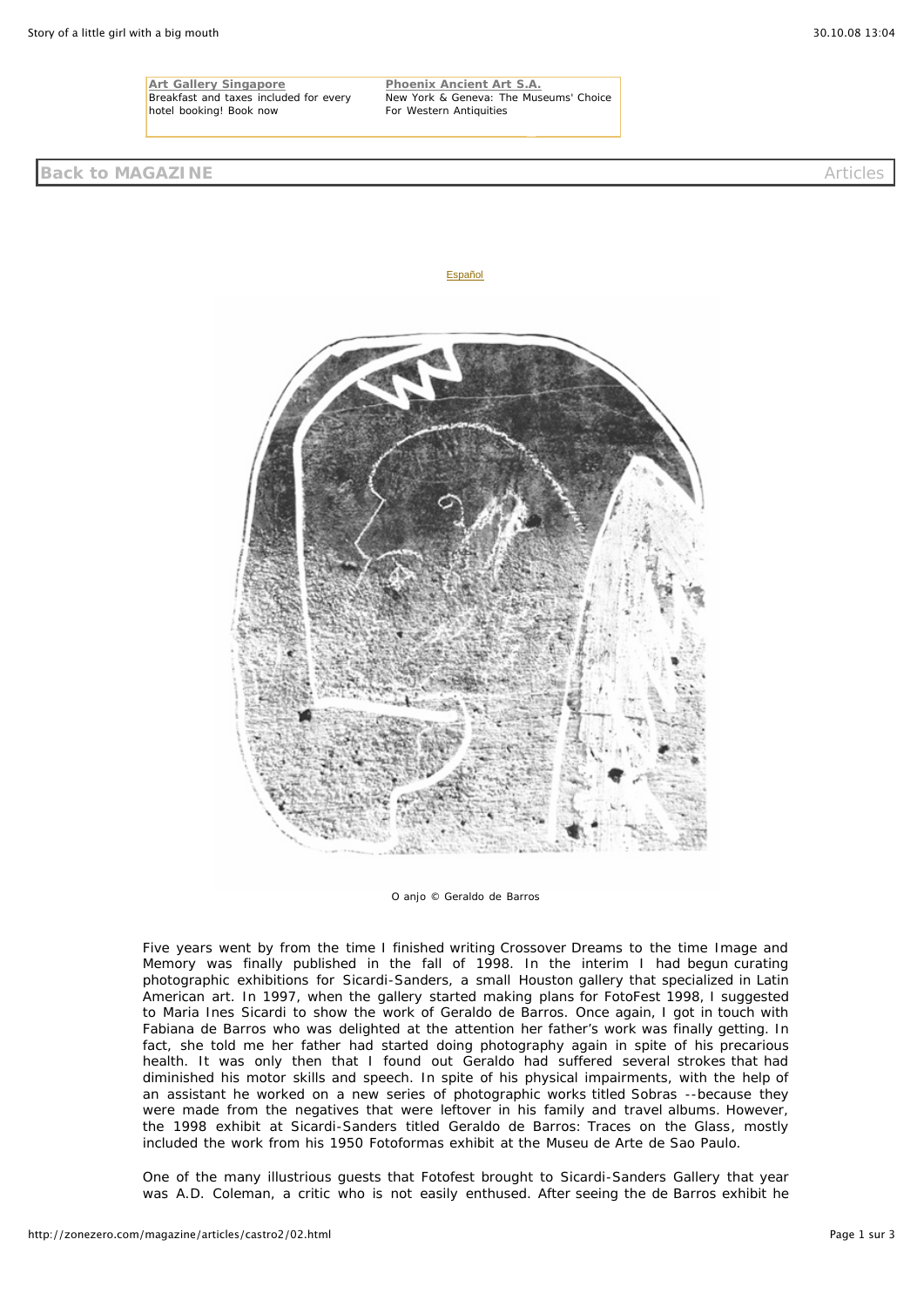told me that it was the best show he had seen at Fotofest that year. Unable to travel on account of his poor health, de Barros did not see his first solo exhibit in the United States. Shortly after the exhibit at Sicardi-Sanders in 1998, Geraldo de Barros (1923-1998) passed away.

Although I never met Geraldo de Barros, his death caused me great sadness and left me with unanswered questions. Why had he stopped practicing photography for forty-four years? If we go back a few decades we may find an answer. After the 1950 *Fotoformas* exhibit and as a result of it, de Barros spent a year in Europe that changed his artistic vision. He met Concrete artists Max Bill and Otl Aicher and the meeting reaffirmed convictions he had already been entertaining in São Paulo. On his return to Brazil in 1952 he joined other artists as a signatory of the *Ruptura Manifesto* of Concrete Art. A section of this document states the program of what Concrete artists were to avoid and what they were to practice:

## THE OLD IS

- all varieties and hybrids of naturalism;
- the mere denial of naturalism, that is, the "wrong" naturalism of children, the insane, the "primitive," the expressionists, the surrealists etc. . . ;
- the hedonistic non-figurativism spawned by gratuitous taste, that seeks the mere excitement of pleasure or displeasure

## THE NEW IS

- all expressions based on the new art principles;
- all experiences that tend to renovation of the quintessential values of visual art (space-time, movement and material);
- the art intuition endowed with clear and intelligent principles as well as with great possibilities of practical development;
- to bestow on art a definite place within the scope of contemporary spiritual work, while considering art as a means of knowledge deducible from concepts, situating it above opinion and demanding, for its review, a previous knowledge.

Photography is implicit in the manifesto as the kind of visual realistic representation that was developed since the Renaissance and described as "naturalism" (Elsewhere, Joel Snyder has described the evolution of the "photographic look" along the paradigm of visual perspective developed in the Renaissance). Another section of the Ruptura Manifesto reads, "because the scientific naturalism of the renaissance– the old process of rendering the (three-dimensional) external world on a (two-dimensional) plane-has exhausted its historical task." To put it mildly, Concrete artists were to avoid all kinds of mimetic art. Instead, they were to produce art that referred only to itself. As a result of its chemistry and optics photography not only points beyond itself (it is indexical), it is mimetic as well.

Of the works de Barros produced for his 1950 exhibit only his most abstract works seemed to be congruent with the premises of *Concretismo*. Some of these works were precisely the ones described in the *Fotoformas, Geraldo de Barros* 1994 book as "*superposição da imagens no fotograma."* Judging by the abundant comparisons of Geraldo's work to that of Man Ray and Laszlo Moholy-Nagy in the literature, the mismatch of meanings had led not only myself, but also a few others, to believe that Geraldo de Barros had produced photograms. But the error also makes one draw the wrong conclusions about the connection of these works to *Concretismo*.

Although a photogram is still indexical, the optical portion of the photographic process that gives the medium its mimetic power is absent in it. Indeed, a photogram is a mere silhouette –closer to a shadow than to a mimetic depiction. Two very different objects (say, a coin and a tennis ball) can project the same shadow –a fact well-know by those who amuse us by making figures with the shadows of their hands. For that reason, if the silhouette is a rectangular geometric form, the photogram tends to refer to the shape that gave rise to it rather than to the rectangular object that produced it (since many objects could have produced the same form). So photograms are ideally suited to have that disconnection with visual reality that Concrete artists found so appealing because they wished their art to express only the "quintessential values of visual art (space-time, movement and material)." The problem is that Geraldo did not produce photograms. Whatever he did in photography during the 1946-1950 may have been influenced by Concrete art, but did not follow its dictates.

De Barros did profess the Concrete ideology in the decade of the fifties and practiced its social